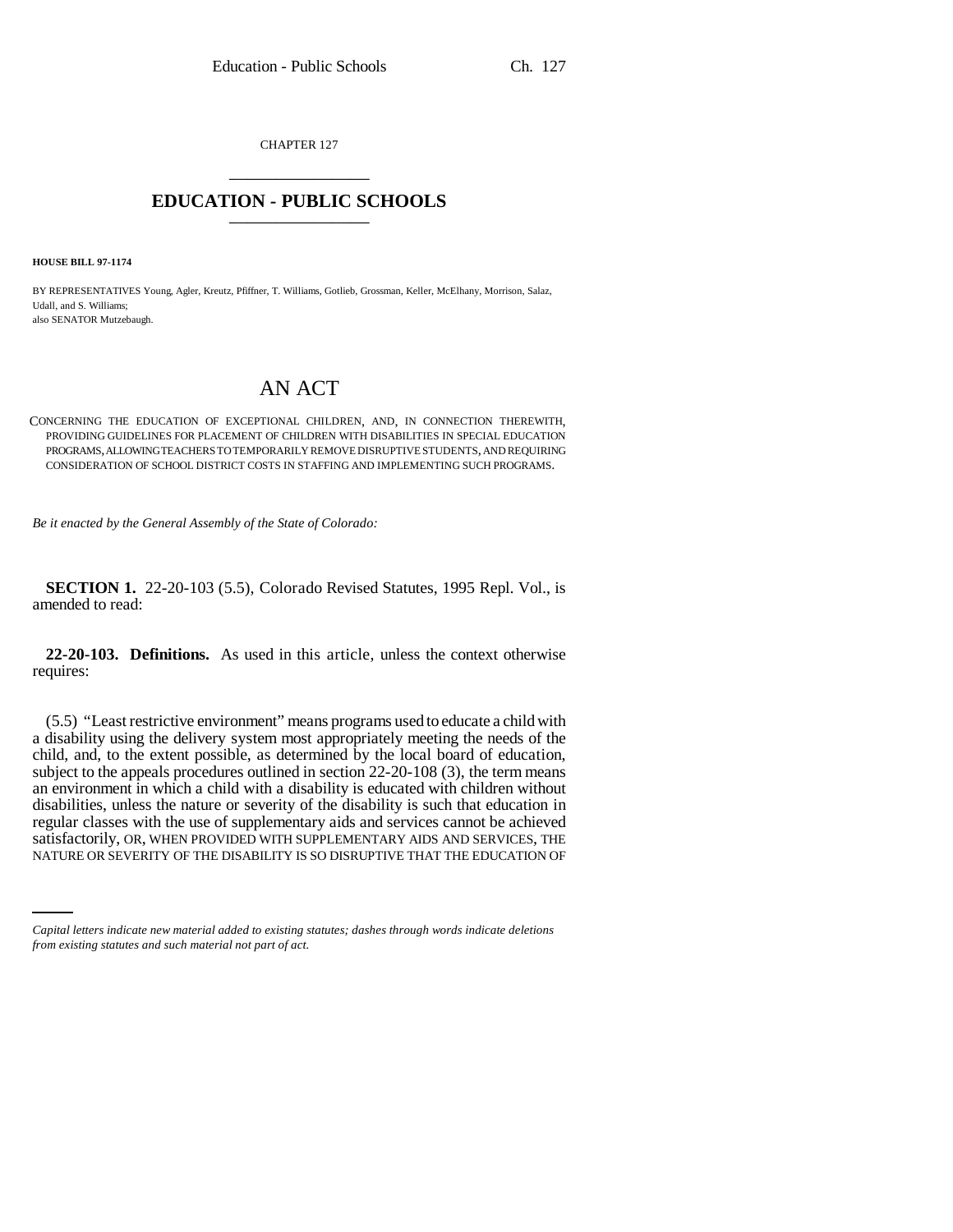OTHER CHILDREN IN SUCH CLASSES WOULD BE SIGNIFICANTLY IMPAIRED.

**SECTION 2.** 22-20-108 (1) and (5), Colorado Revised Statutes, 1995 Repl. Vol., are amended, and the said 22-20-108 is further amended BY THE ADDITION OF A NEW SUBSECTION, to read:

**22-20-108. Determination of disability - enrollment.** (1) The determination that a child has a disability and the recommendation for placement of that child in an individual educational program shall be made by a committee of professionally qualified personnel designated by the board of education of the school district or by the governing board of the board of cooperative services if the administrative unit encompasses more than a single school district. The composition of the committee shall be prescribed by the state board and may be composed of but not limited to the following: The director of special education for the administrative unit, a psychologist, a social worker, a physician, a school administrator, and a teacher of THE COMMITTEE SHALL UTILIZE GUIDELINES RECOMMENDED BY THE DEPARTMENT TO DETERMINE THE LEAST RESTRICTIVE ENVIRONMENT IN WHICH TO EDUCATE THE CHILD. In the event that placement in a community center for the retarded and for persons with serious disabilities is considered appropriate for the needs of a child with a disability, a joint placement committee composed of professional personnel, as described in this section, representing the administrative unit and the community center for the retarded and for persons with serious disabilities, may recommend placement in such center. The committee shall give parents of a child with an alleged disability an opportunity to consult with the committee or A representative thereof prior to determination that their child has a disability.

(5) In formulating recommendations for placement of a child with a disability, the committee shall:

(a) DETERMINE, UTILIZING GUIDELINES RECOMMENDED BY THE DEPARTMENT, WHETHER THE NATURE OR SEVERITY OF THE CHILD'S DISABILITY IS SUCH THAT EDUCATION IN REGULAR CLASSES WITH THE USE OF SUPPLEMENTARY AIDS AND SERVICES CANNOT BE ACHIEVED SATISFACTORILY, OR, WHEN PROVIDED WITH SUPPLEMENTARY AIDS AND SERVICES, THE NATURE OR SEVERITY OF THE CHILD'S DISABILITY IS SO DISRUPTIVE THAT THE EDUCATION OF OTHER CHILDREN IN SUCH CLASSES WOULD BE SIGNIFICANTLY IMPAIRED;

(b) Work cooperatively with the department of human services, when applicable; and shall

(c) Be guided by the legislative declaration contained in section 22-20-102; AND

(d) CONSIDER THE COST TO THE SCHOOL DISTRICT WHEN CHOOSING BETWEEN TWO OR MORE APPROPRIATE PLACEMENTS.

(9) IF A TEACHER OF A CHILD WITH A DISABILITY DETERMINES THAT THE CHILD'S PRESENCE IN A GENERAL EDUCATION CLASSROOM IS SO DISRUPTIVE THAT OTHER